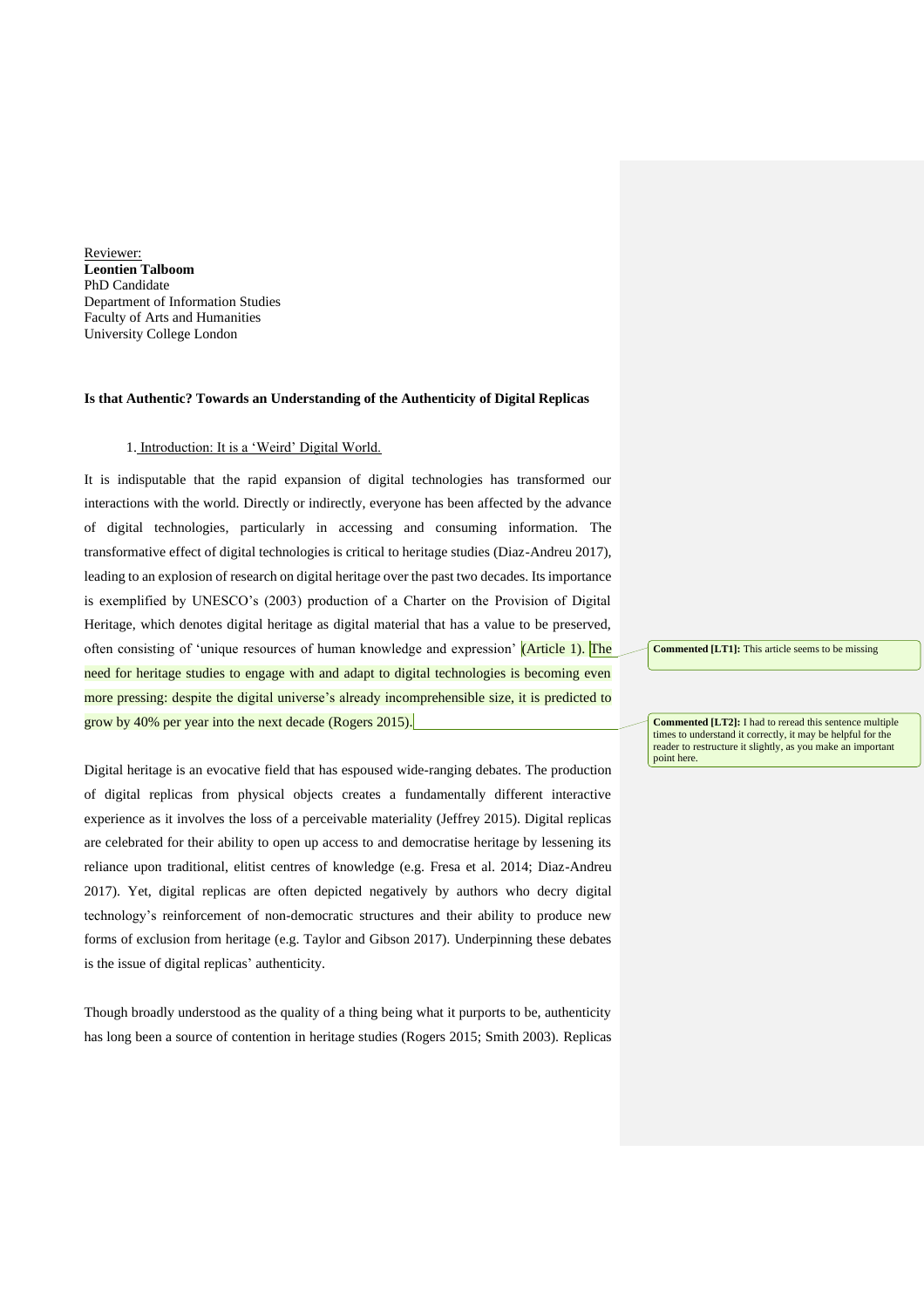have traditionally held a contested, uncertain place in understandings of authenticity. This is compounded for digital replicas due to the 'weirdness' of digital objects (Jeffrey pp. 1). Digital objects lack a perceivable materiality, substance, location and degradation that heritage consumers are used to in physical objects (Garstki 2017; Jeffrey 2015). Resultantly, digital objects are often 'sanitised and alienating' which heritage consumers can struggle to engage with (Jeffrey 2015 pp. 1). For instance, Maxwell et al. (2015) recently produced a 3D digital replica of a Pictish drinking horn. However, they decided that its lack of perceivable materiality caused it to be inauthentic, unable to transmit heritage values as 'the digital, as yet, cannot satisfactorily replicate this necessary physical and idiosyncratic relationship with material' (pp. 39). In 2003, Abby Smith prophetically identified that discussions of authenticity would be the hardest challenge to grapple within digital heritage. Though 'hardest challenge' may be contentious, 15 years later, the authenticity of digital objects is still a complex and unresolved issue (Manžuch 2017).

Technological advances and changes in institutional practices are causing an exponential rise in the numbers of digital replicas (Fresa et al. 2014). Thus, it is troubling that the prevailing approaches to authenticity in heritage studies can obscure the wider effect of digital replicas in heritage. For instance, digital replicas are often involved in 'cultural politics of ownership, attachment, place-making, and regeneration' (Jones et al. 2018 pp. 252). Materialist perspectives that have traditionally dominated heritage discourses consider authenticity to result from the originality of tangible objects, landscapes, and monuments, which can be tested through scientific means (Smith 2013; Jones 2010). This perspective is inherently Euro-centric, emerging from the development of western modernity (Jones 2010). The critical turn in heritage studies holds that these materialist perceptions of authenticity are inadequate for contemporary dynamic approaches to heritage (Winter 2013), suggesting that we need a renewed understanding of authenticity.

Indeed, 'each generation views authenticity in a new guise, reflecting its new needs for truth, new standards of evidence, and new faiths in the uses of heritage' (Lowenthal 1999 pp. 8). Therefore, this essay explores an understanding of authenticity that negotiates both materialist and constructivist perspectives. Constructivist approaches conceptualise authenticity as culturally constructed, rejecting the binary objectivist measurements of authenticity (Belhassen et al. 2008; Jônes 2010). This essay recognises that completely abandoning the materialist approach to authenticity would impoverish understandings of

**Commented [LT3]:** Missing a year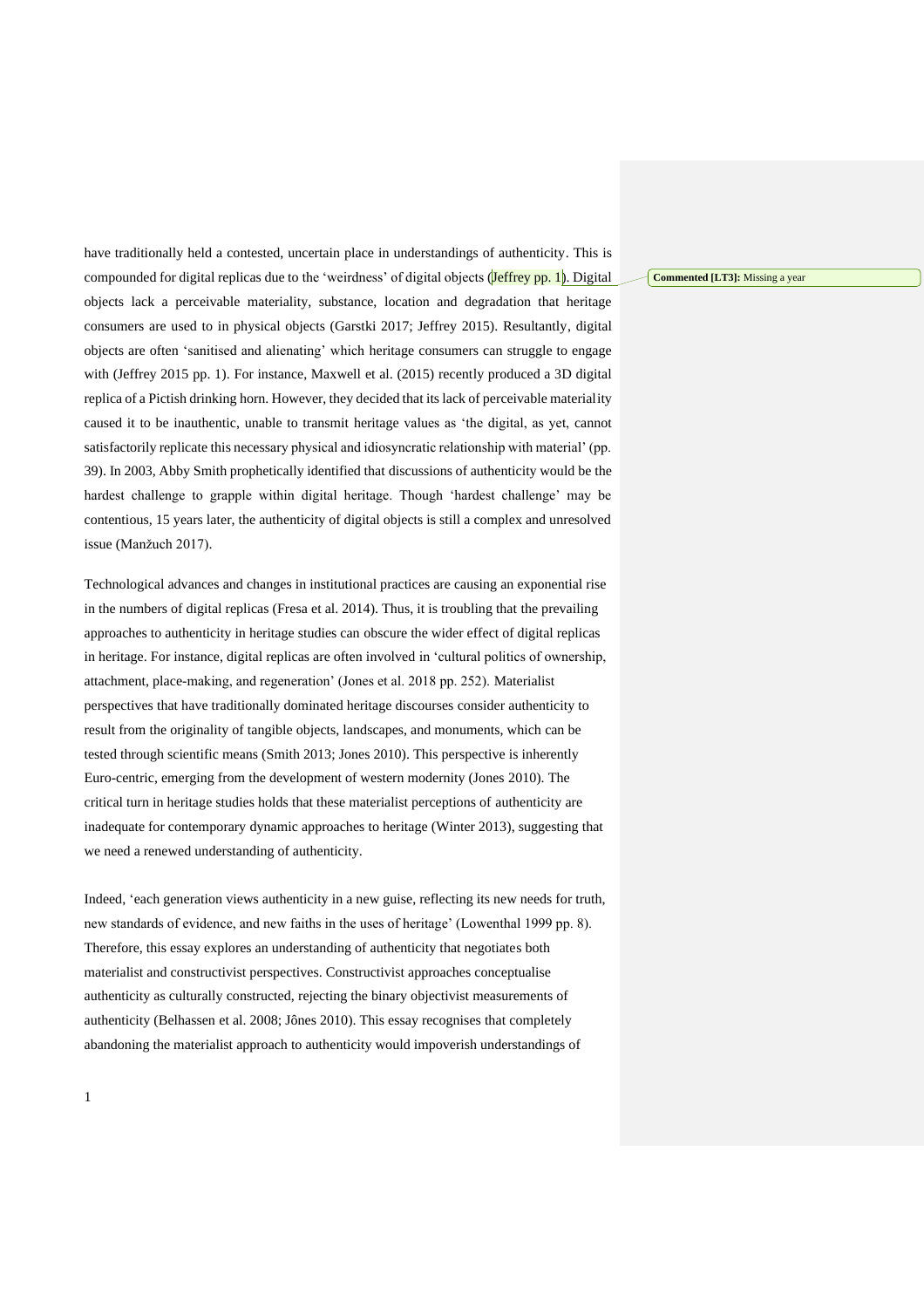authenticity in practice (Jônes 2010). However, it challenges materialist perspectives that dismiss digital replicas as inauthentic. It recognises the migration of authenticity from the original object to the digital replica during its reproduction (Latour and Lowe 2011); and discusses the generation of authenticity through networks of relationships and the subjective experiences of digital replicas (Jônes et al. 2018; Cohen and Cohen 2012). To present this narrative, this essay firstly discusses the prevailing concern with authenticity, given its contested, ambivalent and confusing nature. It further traces debates of authenticity, with a particular focus on physical replicas, and builds upon these debates to discuss the authenticity of digital replicas.

## 2. Why Authenticity?

Authenticity broadly refers to an object's quality of being real, truthful and genuine; essentially the quality of a thing being what it purports to be (Rogers 2015; Manžuch 2017). Despite this relatively simple broad definition, authenticity's meaning, function, and criteria are everchanging (Lowenthal 1999). Indeed, the use of the term varies over time, across disciplines, and even within the same article (e.g. Cohen and Cohen 2012). Further, there are contentions that the prevailing understandings of authenticity are obscuring the wider effect of digital objects in heritage (Jônes et al. 2018). Considering these factors makes it logical to question its use as a concept. Indeed, some scholars have called for it to be abandoned (Reisinger and Steiner 2006). Yet, understandings of authenticity are still significant for heritage studies: for instance, they are pivotal in choosing conservation strategies for buildings, places and artefacts (Jônes and Yarrow 2013). Additionally, authenticity is crucial for critical heritage scholars, who attempt to disentangle the underlying power relations that shape understandings of heritage and authenticity. Authenticity has long been associated with power dynamics, often being used by hegemonic groups to push political and economic agendas; from the European Middle Ages to demonstrate political authority to the contemporary era where materialist understandings of authenticity serve as an instrument to advance European ideologies across the world (Winter 2013).

Authenticity has taken a heightened significance in the modern era, due in part to the changing relationships between individuals and society (Jones 2010). Trilling (1972) traces this back to the breakdown of feudalism and of a rigidly defined social order which left people in a state of ontological insecurity. Modernisation has destabilised and redefined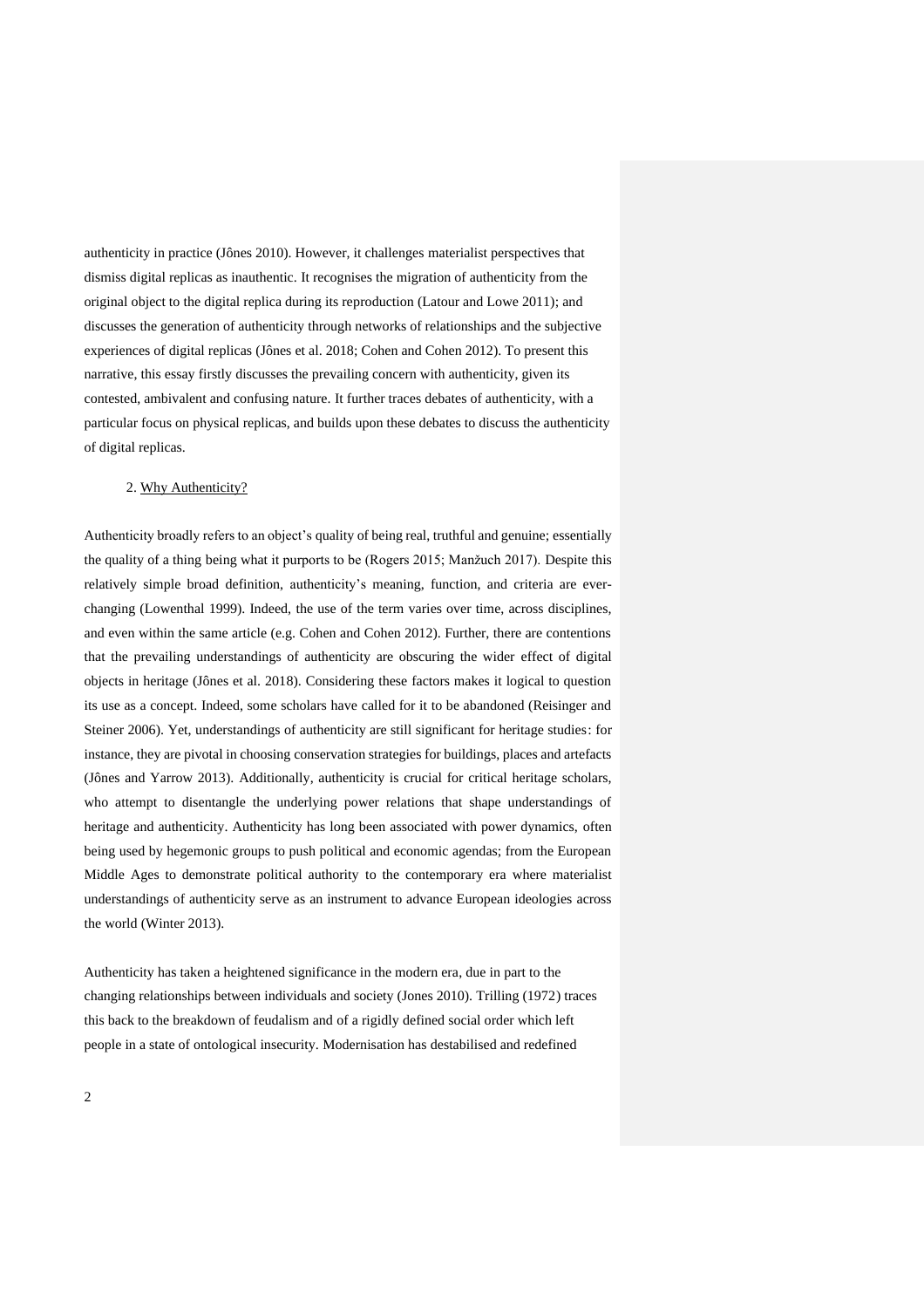relationships between the past and present (Winter 2013). This is being intensified as neoliberal forms of governance place an increased emphasis on the person as an individual unit that serves to erode senses of stability and identity (Butler 2011). Consequentially, heritage objects are seen as increasingly important in providing both individual and collective identities (Apaydin 2018). Indeed, the Nara Document of Authenticity (1994) that formalised constructivist and relativist approaches to authenticity devotes three articles to authenticity's importance. This includes stating in article 9 that 'our ability to understand these values [referring to heritage values] depends…on the degree to which information sources about these values may be understood as credible or truthful'. Thus, authenticity is vital to heritage as a provider of both individual and collective identities, by allowing the values understood to be trusted. Further, due to fears of digital objects being adapted and manipulated, it is crucial for digital objects to establish their authenticity to ensure their preservation (Rogers 2015). Consequently, despite its complex, ambiguous nature, authenticity cannot be dismissed. However, it is crucial to challenge and adapt understandings of authenticity for contemporary approaches to heritage studies.

## 3. Materialist Perspectives of Authenticity.

Materialist perspectives of authenticity have traditionally dominated heritage discourses concerning the reproduction of heritage objects. The production of digital replicas is considered to be second break in reproduction technologies, following mechanical reproduction (Müller 2017). Therefore, the authenticity of digital replicas can be cautiously compared to those of physical replicas. Discussions of physical replication invariably return to Walter Benjamin's (1936) celebrated essay, 'The Work of Art in the Age of Mechanical Reproduction'. Benjamin (1936) holds that the authenticity of an original object is an attribute which even 'the most perfect reproduction….is lacking' (pp. 220). For Benjamin (1936 pp. 222), the authenticity of an object is 'the essence of all that is transmissible from its beginning, ranging from its substantive duration to its testimony to the history which it has experienced', which is 'outside…. reproducibility'. This sees each object as having its own unique history that provides the original object with its authenticity, enabling it to transmit its 'aura' and values. Benjamin refers to aura as an object's ability to provide an invigorating sensation of being close to the past and to all those involved in the objects production or who have interacted with it over its history.

**Commented [LT4]:** There seems to be something missing here. I agree that you can compare digital and analogue replicas to a certain extent. But this paragraph could maybe do with a bit more explanation on how they are slightly different as well.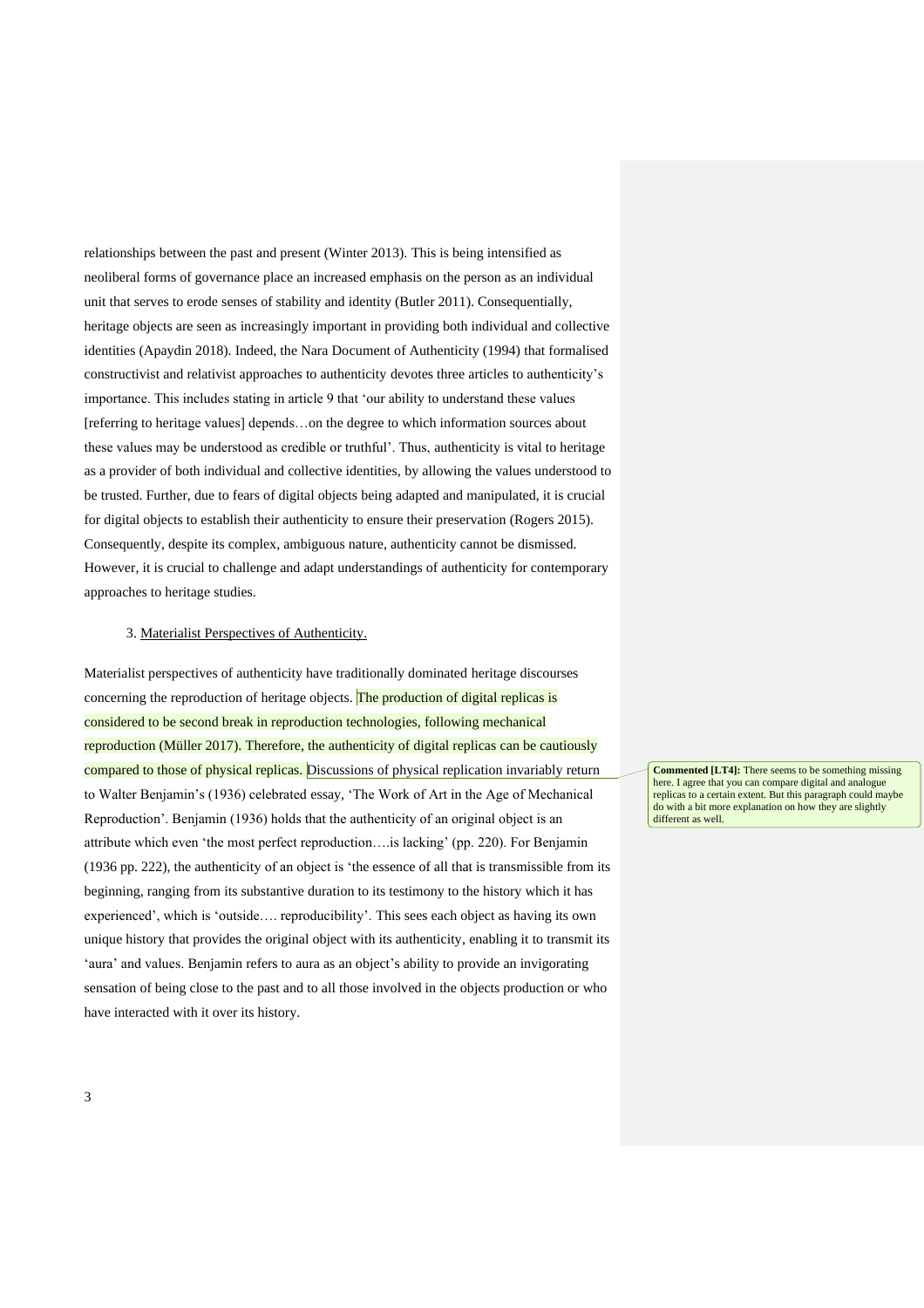Benjamin's fundamental premise underpinned by Marxist and materialist perspectives is that authenticity is lost in reproduction. He holds that reproductions are inauthentic as they only entail a 'time-slice' of the original's history, and therefore do not possess the 'history which [the original] object has experienced' (Barker 2014). Further, Benjamin holds that replication can diminish and destroy the authenticity and aura of the original (Cameron and Kenderdine 2007). Benjamin's theorising has dominated authorised heritage discourses. However, the emergence of postmodernist thought has seen this perspective challenged. Though the challenges have predominantly been penned in relation to physical replicas, their underlying tenets can be applied to digital replicas.

#### 4. The Migration of Authenticity through Reproduction

In contradiction to Benjamin's materialist theorising, Latour and Lowe (2011) argue that aura is not destroyed in replication. They propose that with advanced technologies, replicas can acquire a degree of the aura and authenticity of an original object. For them, the issue is the quality of the replica, particularly the accuracy of the final object that allows it to be understood and respected. Indeed, they argue that replication can even enhance the aura of the original, challenging the concept of authenticity as being intrinsic to the original object. Further, it transcends binary static materialist assumptions of authenticity in positioning the replica as part of the original object's ongoing 'trajectory'. Though focused predominately on physical replicas, Latour and Lowe's (2011) theorising has influenced discussions of the authenticity of digital replicas.

There has recently been an overwhelming focus on digital replicas' authenticity in terms of their accuracy, resolution and aesthetics (Jones et al. 2018; Nwabueze 2017). It is important to produce accurate replicas, however the sole focus upon accurate reproduction can lead to technological fetishism, which situates the claim to authenticity in the technology used to produce and present the digital replica (Jones et al. 2018). This overlooks the construction of authenticity through interactions with heritage consumers and obscures the replicas' wider role in heritage. The issues with appraising the authenticity of digital replicas solely in terms of their accuracy and realism can be illustrated by analysing Havemann's (2012) Plaster Cast Museum project.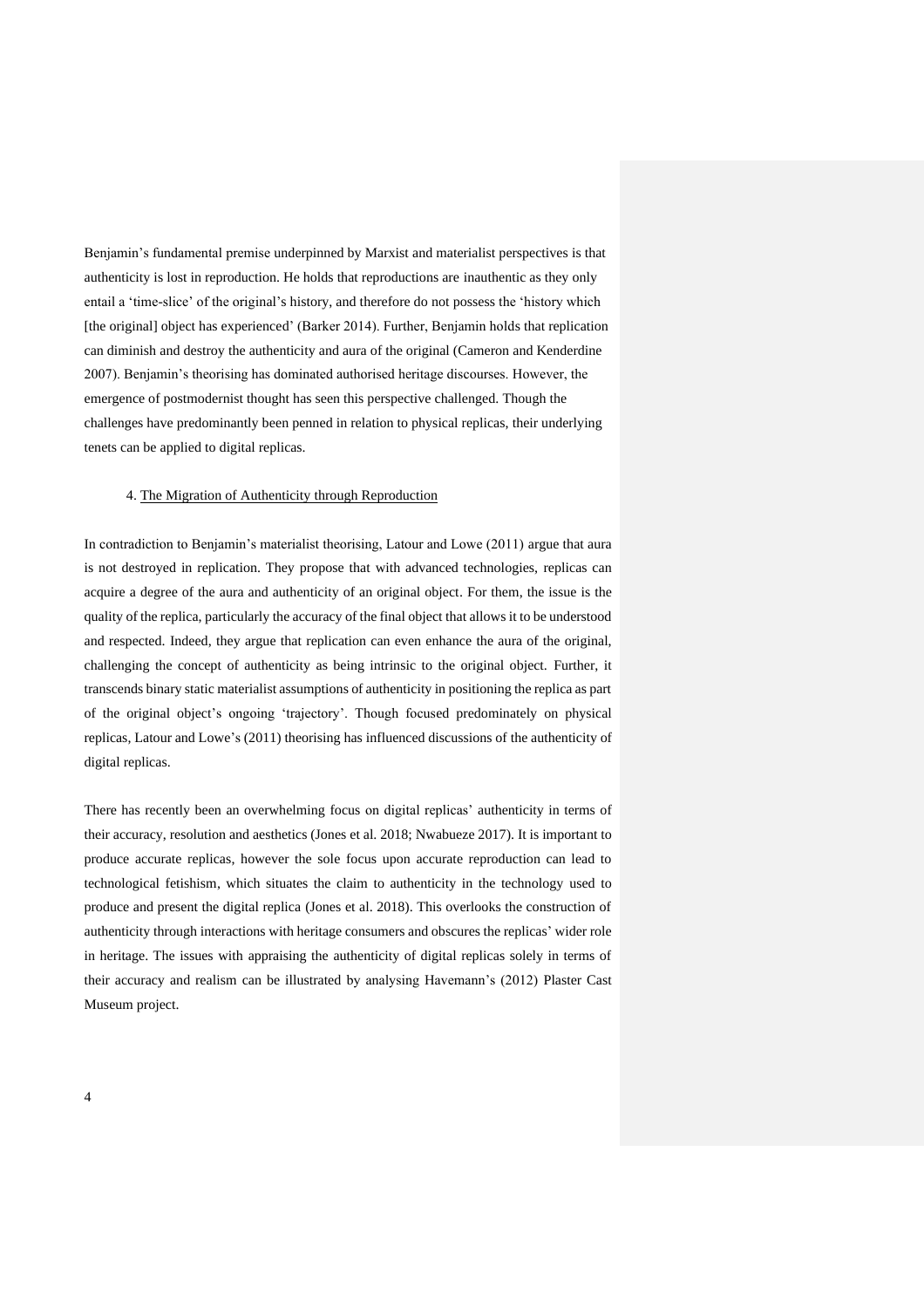The Plaster Cast Museum project involved producing 3D replicas of classical statues in the Karl Franzen University. The collaborators in this project focused solely on producing accurate, realistic digital replicas without much concern for the actual consumption and use of the replicas. This overarching focus saw workers identify that they should only store data that allows the user to assess the accuracy of the replica (Havemann 2012). For instance, the 3D replica of the head of Medusa allows the user to query different parts on its surface to see what source images were used in order to verify its accuracy. They considered accuracy of replication to be the sole factor in determining its authenticity. Indeed Havemann (2012 pp. 160) summarises the project by stating that 'the aim here is to assess the authenticity of the data which we believe is the most valuable asset of IT in cultural heritage'.

Ensuring the accuracy of digital replicas is crucial but to take it as the sole defining feature of their authenticity is a 'misplaced venture' (Jones et al. 2018 pp. 352). It represents a binary approach to authenticity that characterises materialist approaches. Havemann's project exhibits the dangers of succumbing to a 'technological fetishism' (Jeffrey 2015 pp.144). Though accurate realistic 3D replicas have been produced, there is limited public engagement with them, suggesting that heritage consumers do not attribute values to them or consider them as authentic (Jeffrey 2015). 3D digital replicas should focus on the creation of networks of relations through their design and consumption, so as to elicit the production and negotiation of authenticity (Jeffery 2015).

# 5. Constructing Authenticity:

The challenges to materialist and technocratic perspectives of authenticity are associated with the shift to postmodernity, which challenges modernity's essentialist ideas of a singular truth (Bemann 1983). Constructivists argue that authenticity is a construct of the present day, a 'product of particular cultural contexts and specific regimes of meaning' (Jônes and Yarrow 2013 pp. 9). Constructivist accounts particularly contest the binary, static, approaches that consider authenticity to be a fixed property of tangible heritage (Su 2018). They emphasize pluralistic means by which authenticity can be produced and recognised, involving an inherently dynamic, relational approach to authenticity (Belhassen et al. 2008; Jones et al. 2018). Therefore, they consider replicas as being part of complex networks, formed as they are produced and used, in which authenticity is generated by the performance of a wide range of actors (Cohen and Cohen 2012; Foster and Curtis 2016). This destabilises the idea of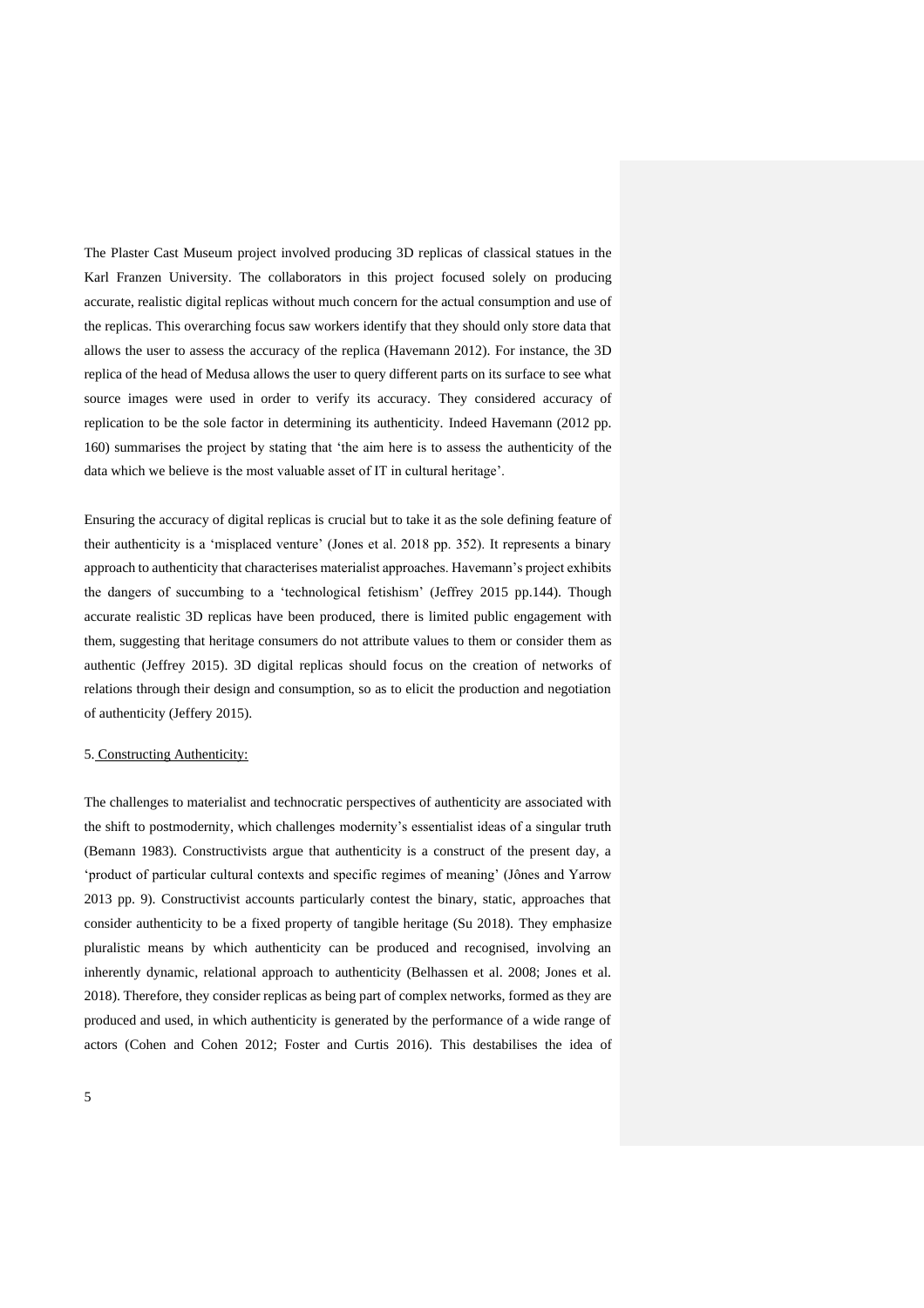authenticity being inherent in an object, instead positing authenticity to be a projection of beliefs and perceptions by heritage users (Zhu 2015).

Taking a constructivist approach to the authenticity of a digital replica requires recognising it as a 'creative work in its own right with a history and provenance' (Cameron and Kenderdine 2007 pp. 67). This is crucial, as until we 'acknowledge our own creativity as digital craftspeople, the digital will remain in the realm of the weird' (Jeffrey 2015 pp. 150). As creative objects, replicas embed stories and past human endeavour; behind their creation lies a series of specific social networks and relationships that determine their values (Foster and Curtis 2016). Thus, rather than linking the authenticity of digital replicas solely to their accuracy and realism as Havemann (2012) suggests, these replicas ought to be understood as being bound up in complex dynamic networks within which authenticity is not fixed as inauthentic, or authentic, but rather is dynamically being made and remade (Rogers 2015; Jones et al. 2018). This aligns with critical perspectives that heritage is being dynamically produced, existing in a state of flux.

The value in recognising the dynamism in authenticity can be demonstrated by the Mobile Museum Project, which aimed to produce digital replicas for the Nalik people, a 5000-person community residing on New Ireland, Papua New Guinea (Were 2014; 2015). As a collaborative project, it involved individuals from the Nalik community, the Queensland Museum, and the University of Queensland. The project aimed to produce digital replicas of Malangans currently held in the Queensland Museum: intricately carved wooden sculptures used in funeral rituals which are understood to arrest, contain, and release the souls of the deceased (Were 2015). They are traditionally carved for funerals by skilled sculptors, and then are either burnt or left to rot to symbolise their death (ibid). Yet, this aspect of the funeral rituals has been in decline in Nalik communities, and there are fears amongst Naliks that this part of their cultural identity could be lost. In this context, the interactions and use of the digital replicas of Malangans demonstrate the value of an integrated approach to authenticity that negotiates both materialist and constructivist perspectives.

Nalik individuals describe the production of 3D replicas as akin to returning the physical originals, as interacting with them brought back stories, traditions, and values of the past (Were 2015). Further, individuals described 3D replicas as providing a 'sense of completeness' that had been lost due to the decline of traditional rituals (Were 2015). Thus, the digital replicas are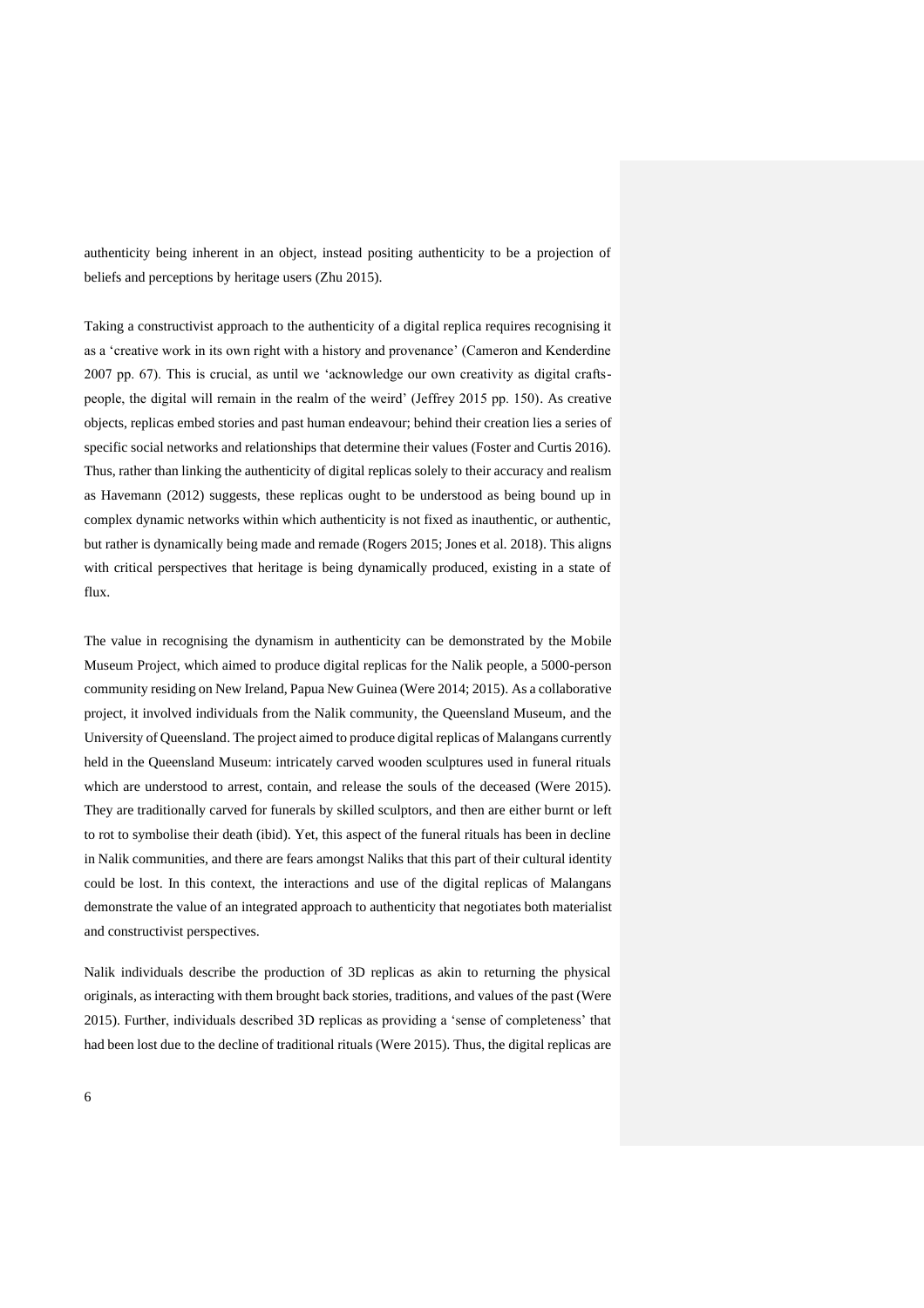transmitting similar heritage values as the original Malangans. Indeed, the digital replicas were providing authentic connections to the past, an emotive sensation of being close to their ancestors who created and interacted with the physical Malangans. This is markedly similar to Benjamin's (1936) description of the aura and authenticity of physical objects, demonstrating a migration of some degree of the original's authenticity to the digital replica (Latour and Lower 2011). The context of declining traditional rituals and a loss of cultural identity gives the production of 3D replicas of Malangans particular importance in transmitting authentic values. Thus, the 3D replicas acquire new forms of authenticity, additional to those acquired from the physical originals (Foster and Curtis 2016).

The digital replicas of Malangans are objects in their own right, rather than just extensions of the physical original (Were 2015). They produce and embed themselves in complex relationships in which their authenticity is constantly made and remade (Jones et al. 2018). These relationships connect heritage consumers and original objects, but also involve novel interactions with the digital replicas. The community collaboration in their production is particularly important in creating networks through the communal ownership, participation and energy in their production (Jeffrey 2015). For instance, for Nalik individuals, their role in producing and interacting with 3D replicas is a sign of their development and engagement with processes of modernisation (Were 2015). Thus, alongside providing a connection to the past, these models are valued as signifiers of progress. In Walter Benjamin's terms this sees them creating a 'new historical testimony'.

Furthermore, the 3D replicas have played a crucial role in both community and individual identity building for Nalik communities (Were 2015). By renewing and co-creating cultural identity, the 3D replicas produce their own authentic values for Nalik individuals as they construct their own meanings and knowledge (Fresa et al. 2014; Mazel 2017). The ability of digital replicas to provide ways of seeing, interacting with and experiencing Malangans is at the forefront of their role in co-constructing cultural identity. For instance, the models incorporate 'hot spots' which can be selected to launch detailed photographs of different parts of the replica (Were 2015). These were valued in their ability to educate modern sculptors, allowing them to reproduce replicas of the physical originals from the digital replicas (Were 2014).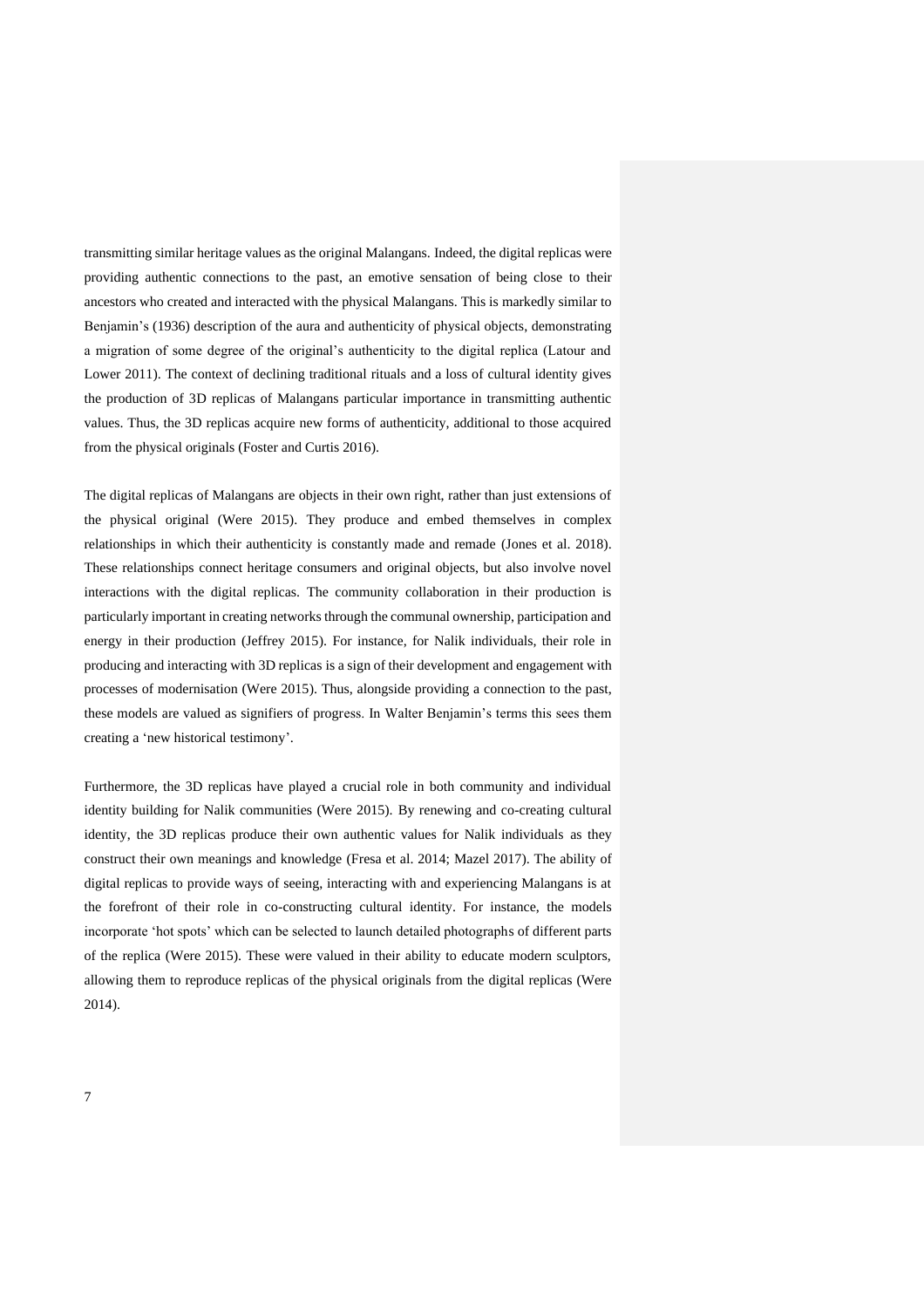The authenticity of 3D replicas is constructed by Nalik individuals through values being attribute to the replicas during their production and use. Thus, their authenticity is not merely fixed in the technology due to a migration of a degree of the original object's authenticity. Rather, new forms of authenticity are being dynamically generated as the 3D replicas are used and valued in different ways by Nalik individuals. In conjunction with being valued for providing an authentic connection to the past, they are valued for their role in (re)constructing cultural identity, their representation of technological advancement, the new experiences they provide and their ability to impart knowledge to sculptors.

The dynamism of the 3D replicas' authenticity exemplifies the limitations of materialist approaches to authenticity. The binary approach to authenticity that they entail overlooks the role of these 3D replicas as authentic heritage objects and bearers of significant value for their consumers. However, it is important to identify the prevailing influence of materiality and originality in the transmission of values and authenticity. The value of 3D replicas in enabling Nalik sculptors to relearn past patterns is accentuated as Naliks were unwilling to handle original Malangans due to the fear of the ancestral powers they possessed (Were 2015). Resultantly, although they were unable to replicate the designs of the originals, they were willing to replicate and interact with the 3D replicas (Were 2014). It is important to note that this varies across cultures. For instance, digital replicas of Maori artefacts are perceived by Maori communities to have the same ancestral spirits as their physical originals (Brown 2007).

The loss of ancestral powers in the digital reproduction of Malangans indicates that part of the aura and authenticity of the original has not been reproduced. Indeed, that the 3D digital replicas did not transmit ancestral powers evidently represents that they have lost part of the original objects' 'essence of all that is transmissible' (Benjamin 1936 pp. 222), which can be used to support Benjamin's (1936 pp. 221) contention that 'the whole sphere of authenticity is outside technical…reproducibility'. Further, it may be argued that through enabling Nalik individuals to interact with digital replicas, the aura and authenticity of the physical originals are being diminished. This indicates that materialist approaches to authenticity are still necessary. To take a fully constructivist approach would involve ignoring the importance of materiality, thereby failing to fully comprehend the experience of authenticity in practice (Belhassen et al. 2008). Materiality is undoubtedly still important, even research challenging materialist approaches to authenticity recognise its importance in experiencing and negotiating authenticity (Jones et al. 2018). Thus, it is necessary to negotiate both constructivist and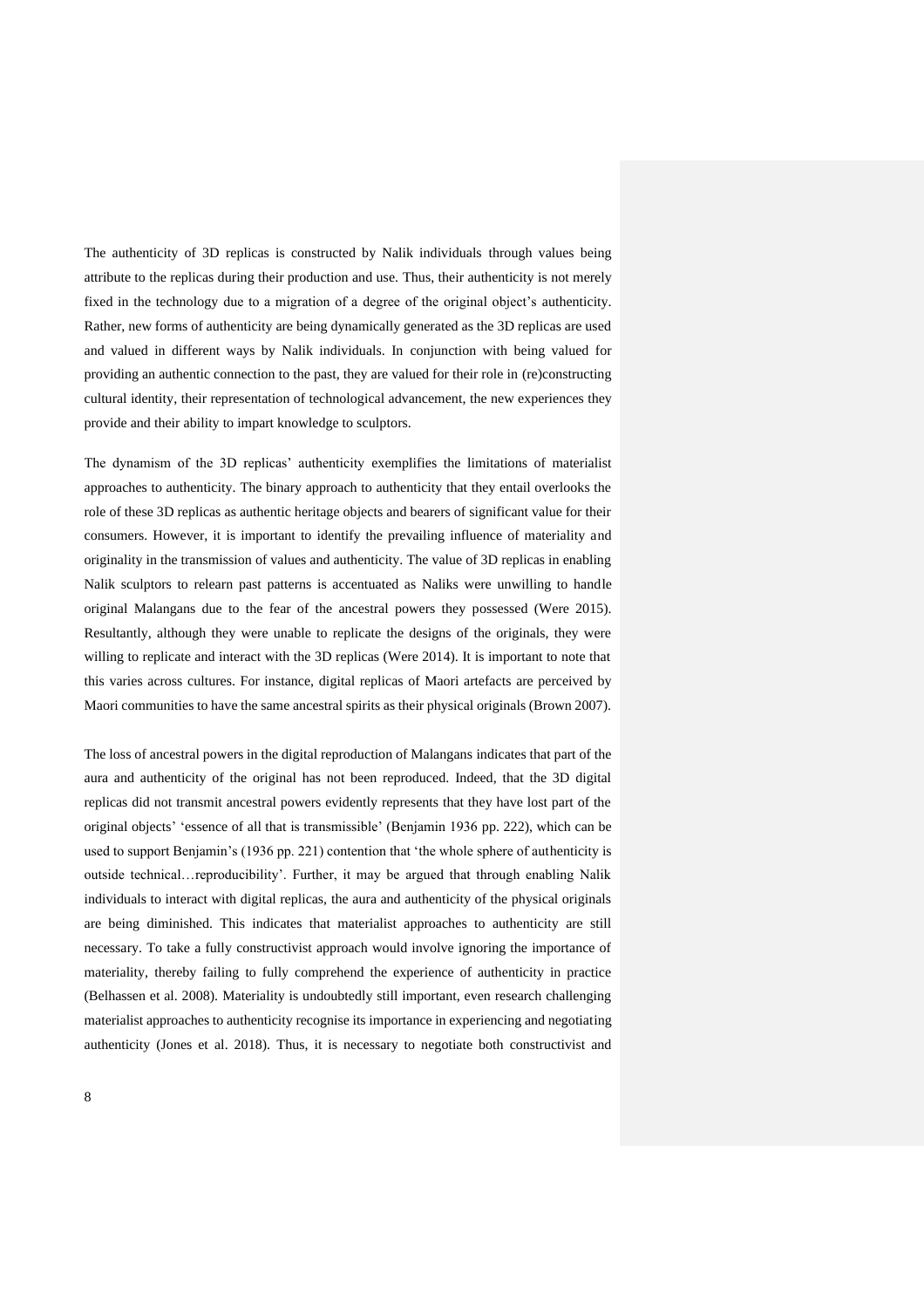materialist perspectives which involves conceptualising authenticity as a product of the interactions between people, places, and objects (Jones 2010; Jones et al. 2018). Such an approach identifies the role of digital replicas in wider heritage processes, for instance in identity building, education' and providing novel experiences. Further, it provides a dynamic understanding of authenticity that recognises that heritage is not static, but rather is being constantly made and unmade.

# 6. Conclusion

Digital replicas are being produced at an increasing rate (Borowiecki et al. 2016). This essay has demonstrated that taking a dichotomous materialist approach ignores the wider work of digital objects in heritage, for instance in identity building, repatriation, restoring traditional customs and transmitting heritage values (Jones et al. 2018). Thus, it is vital to move beyond the binary, materialist perceptions that classify digital objects as inauthentic. Indeed, the Mobile Museum Project illustrated that digital replicas can acquire a degree of authenticity and aura from the physical originals during their production as Latour and Lowe (2011) suggest. However, constructivist approaches go beyond this migration, demonstrating that digital replicas are a part of complex 'dynamic networks of relationships between people, places, and things' that generate new forms of authenticity (Jones et al. 2018 pp. 334). These networks are partially extensions of the original object's networks; however, recognising digital replicas as creative objects demonstrates that they produce and embed themselves within new networks.

The constructivist approach allows a recognition of the wider work of digital objects and is more appropriate for contemporary approaches to heritage science. However, materiality remains significant as demonstrated by the differences between Naliks' perceptions of interacting with the original Malangans and with their digital replicas. Thus, materialist perspectives cannot be completely dismissed (Jones and Yallow 2013). An integrated approach that recognises the dynamic construction of digital replicas' authenticity whilst appreciating the importance of materiality is required. However, in developing this understanding, it is important to continually question its appropriateness. With the digital world expanding, new approaches to heritage will undoubtedly emerge, and our interactions with digital replicas will continue to change. Accordingly, conventions of authenticity must be continually questioned to ascertain whether they reflect the contemporary approaches to heritage.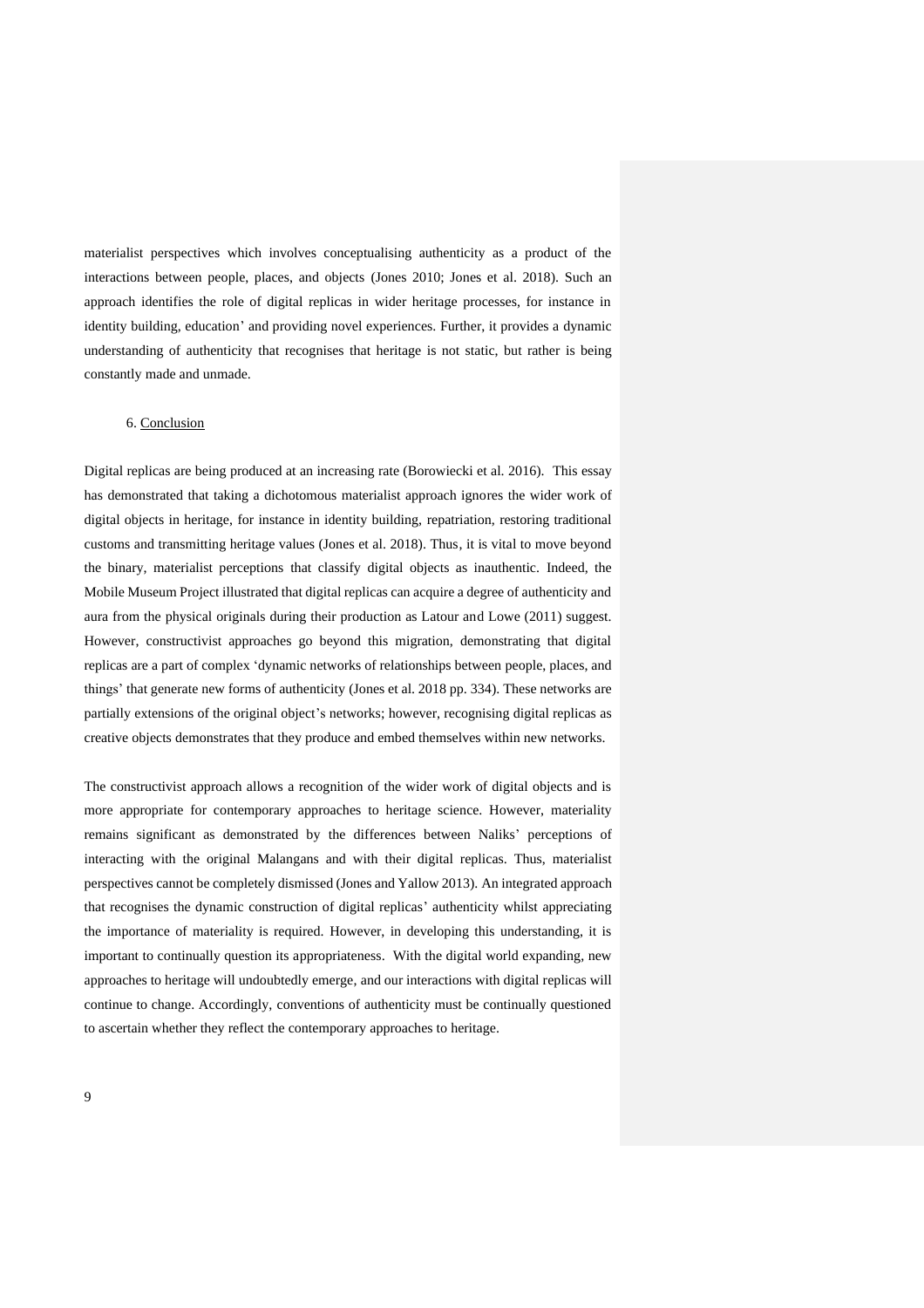#### **Bibliography**

Bachi, V. et al. (2014) 'The Digitization Age: Mass Culture is Quality Culture. Challenges for Cultural Heritage and Society', in Digital Heritage. Progress in Cultural Heritage: Documentation, Preservation, and Protection, pp. 786–801.

Barker, C., 2014. Mechanical Reproduction in an Age of High Art. Contemporary Aesthetics, 12(1), p.10-17.

Belhassen, Y., Caton, K. and Stewart, W. P. (2008) 'The search for authenticity in the pilgrim experience', Annals of Tourism Research, 35(3), pp. 668–689.

Benjamin, W. (1969) 'The Work of Art in the Age of Mechanical Reproduction (1936)', Illuminations: Essays and Reflections, (1936), pp. 217–52. doi: 10.1057/9780230511279.

Berman, M., (1983). All that is solid melts into air: The experience of modernity. London: Verso.

Brown, D. 2007 Te Ahua Hiko; Digital Cultural Heritage and Indigenous Objects, People, and Environments in Cameron, F. and Kenderdine, S. (2007) Theorizing Digital Cultural Heritage: A Critical Discourse, Smithsonian Center for Folklife and Cultural Heritage.

Cameron, F. and Kenderdine, S. (2007) Theorizing Digital Cultural Heritage: A Critical Discourse, Smithsonian Center for Folklife and Cultural Heritage.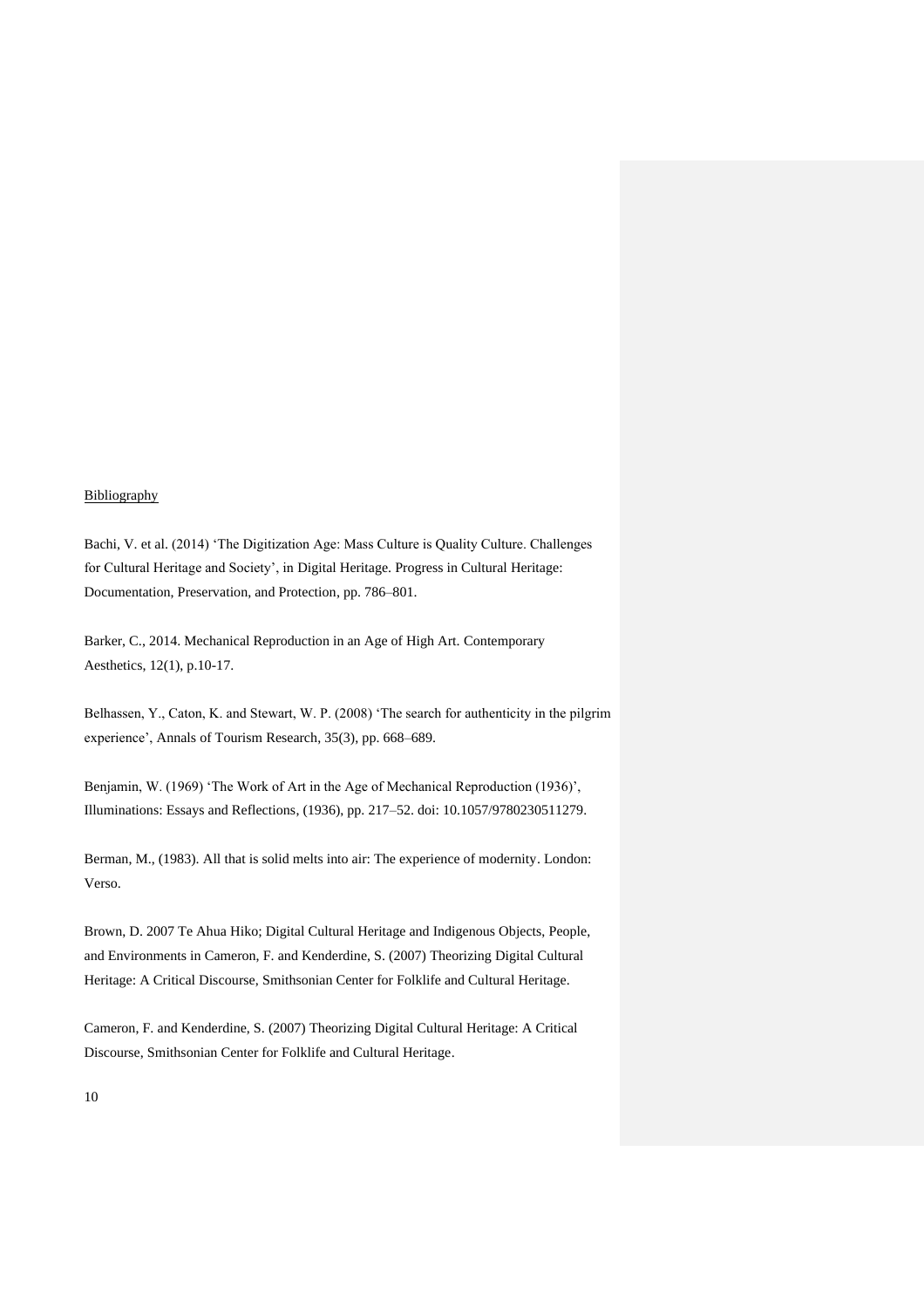Cohen, E. and Cohen, S. A. (2012) 'Authentication: Hot and cool', Annals of Tourism Research, 39(3), pp. 1295–1314.

Curran, D (2018) Are you ready? Here is all the data Facebook and Google have on you. Guardian [online] Available at: https://www.theguardian.com/commentisfree/2018/mar/28/all-the-data-facebook-google-hason-you-privacy (Accessed 03/04/2018).

Díaz-Andreu, M. (2017) 'Introduction to the themed section "digital heritage and the public"', International Journal of Heritage Studies, pp. 404–407.

Foster, S. M. and Curtis, N. G. W. (2016) 'The Thing about Replicas—Why Historic Replicas Matter', European Journal of Archaeology, 19(1), pp. 122–148.

Garstki, K. (2017) 'Virtual Representation: the Production of 3D Digital Artifacts', Journal of Archaeological Method and Theory, 24(3), pp. 726–750. International Council on Monuments and Sites. Nara Document on Authenticity (1994) Available at https://www.icomos.org/charters/nara-e.pdf

Havemann, S. (2012) Intricacies and Potentials of Gathering Paradata in the 3D Modelling Workflow in Bentkowska-Kafel, A., Denard, D. Baker, D (2012) Paradata and Transparancey in Virtual Heritage. Ashgate: Farnham.

Jeffrey, S. (2015) 'Challenging Heritage Visualisation: Beauty, Aura and Democratisation', Open Archaeology, 1(1).

Jones, S. (2010) 'Negotiating authentic objects and authentic selves: Beyond the deconstruction of authenticity', Journal of Material Culture, 15(2), pp. 181–203.

Jones, S. et al. (2018) '3D heritage visualisation and the negotiation of authenticity: the ACCORD project\*', International Journal of Heritage Studies, 24(4), pp. 333–353.

Jones, S. and Yarrow, T. (2013) 'Crafting authenticity: An ethnography of conservation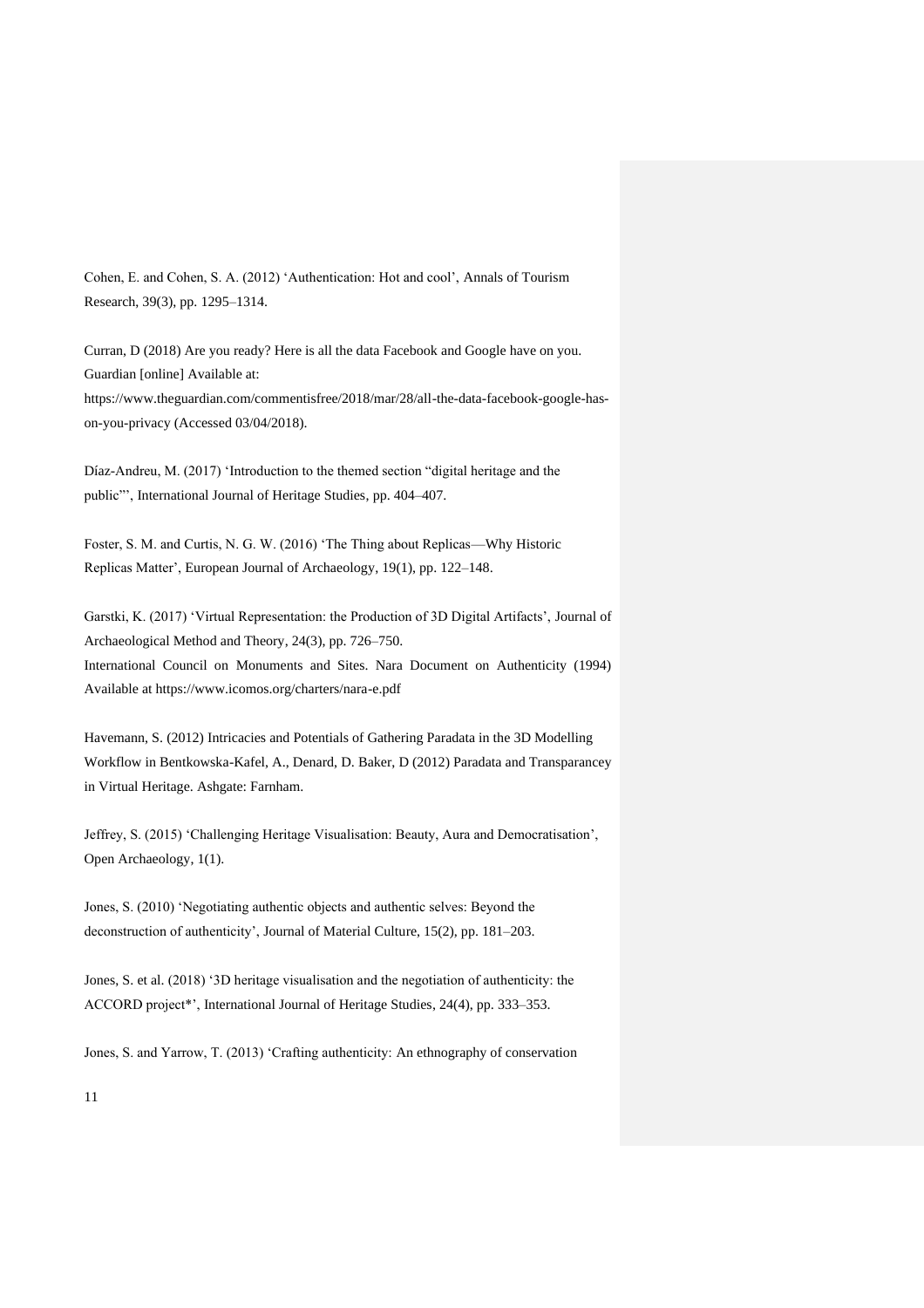practice', Journal of Material Culture, 18(1), pp. 3–26.

Latour, B. and Lowe, A. (2011) 'The migration of the aura: Exploring the original through its facsimiles', Switching codes: Thinking through digital technology in the humanities and the arts, pp. 275–298.

Lowenthal, D. (1999) 'Authenticity: Rock of Faith or Quicksand Quigmire?', The Getty Conservation Institute Newsletter, 14(3), pp. 5–8.

Manžuch, Z. (2017) 'The journal of contemporary archival studies', Journal of Contemporary Archival Studies, 4(2).

Mazel, A. (2017) 'Valuing rock art: a view from Northumberland in North East England', International Journal of Heritage Studies, 23(5), pp. 421–433.

Maxwell, M. Gray, J. and Goldberg, M. (2015) The Interplay of Digital and Traditional Craft: re-creating an Authentic Pictish Drinking Horn Fitting in the Proceedings of the 43rd Annual Conference on Computer Applications and Quantitative Methods in Archaeology pp. 35-41.

Nwabueze, C. J. (2017) 'Copyright and data authenticity in the digital preservation of heritage: The case of OAPI', International Journal of Intangible Heritage, (12), pp. 93-110.

Reisinger, Y. and Steiner, C. J. (2006) 'Reconceptualizing object authenticity', Annals of Tourism Research, 33(1), pp. 65–86.

Rogers, C. (2015) 'Authenticity of digital records in practice', in 2015 Digital Heritage International Congress, Digital Heritage 2015, pp. 395–398.

Smith, A. (2003) 'Authenticity and affect : When is a watch not a watch ?', Library Trends, 52, pp. 172–182.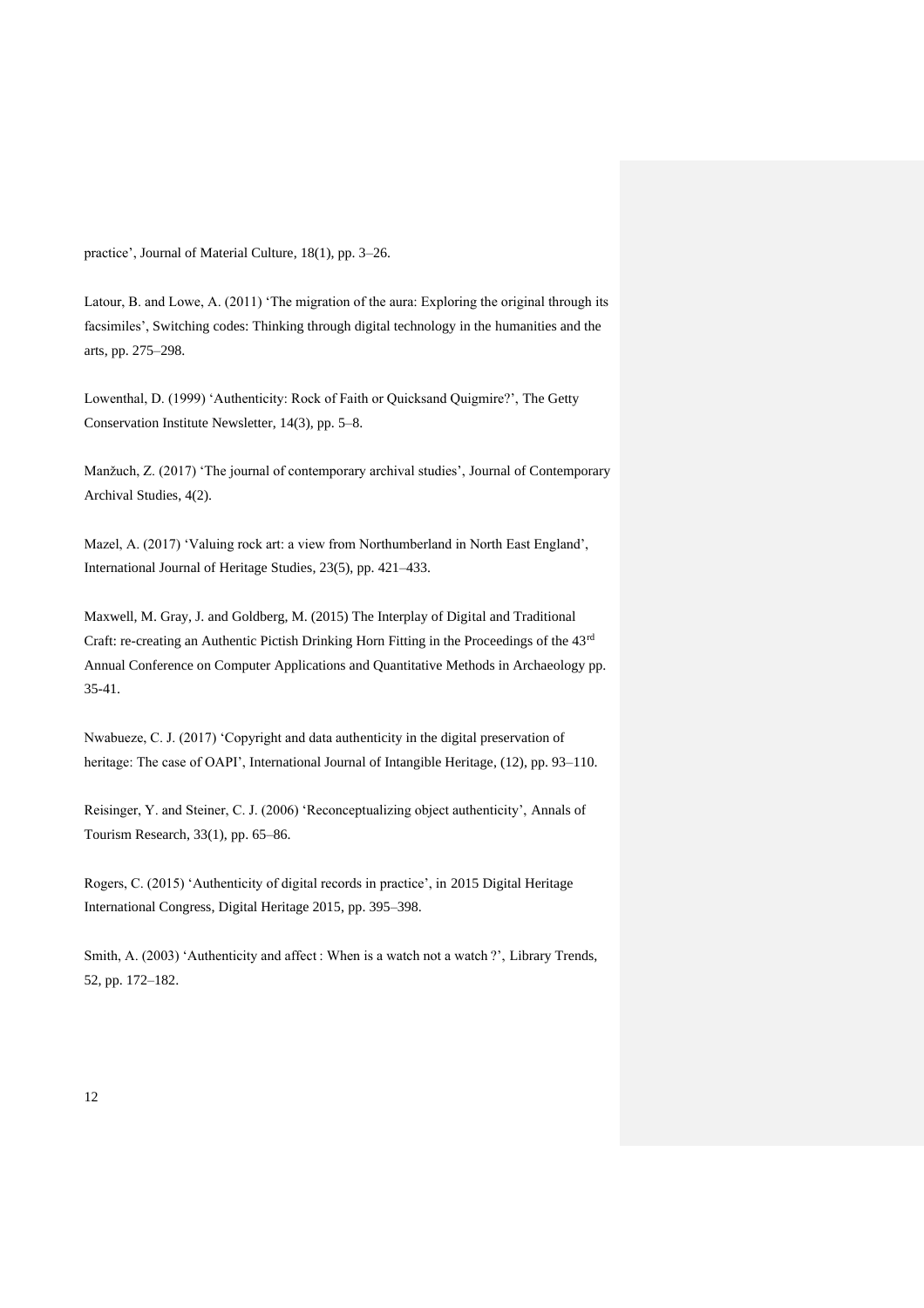Smith, J. (2013) Cultural Landscape Theory and Practice in Albert, M.T., Bernecker, R. and Rudolff, B. eds., 2013. Understanding Heritage: Perspectives in Heritage Studies(Vol. 1). Berlin: Walter de Gruyter

Su, J. (2018) 'Conceptualising the subjective authenticity of intangible cultural heritage', International Journal of Heritage Studies, pp. 1–19.

Thatcher, J., O'Sullivan, D. and Mahmoudi, D. (2016) 'Data colonialism through accumulation by dispossession: New metaphors for daily data', Environment and Planning D: Society and Space, 34(6), pp. 990–1006.

Trilling, L. (1972) Sincerity And Authenticity, Cambridge, MA: Harvard University Press.

United Nationals Educational, Scientific and Cultural Organization (2003) Charter on the Preservation of Digital Heritage. Available at:http://portal.unesco.org/en/ev.php-URL\_ID=17721&URL\_DO=DO\_TOPIC&URL\_SECTION=201.html.

Winter, T. (2013) 'Clarifying the critical in critical heritage studies', in International Journal of Heritage Studies, pp. 532–545.

Zhu, Y. (2015) 'Cultural effects of authenticity: Contested heritage practices in China', International Journal of Heritage Studies, 21(6), pp. 594–608.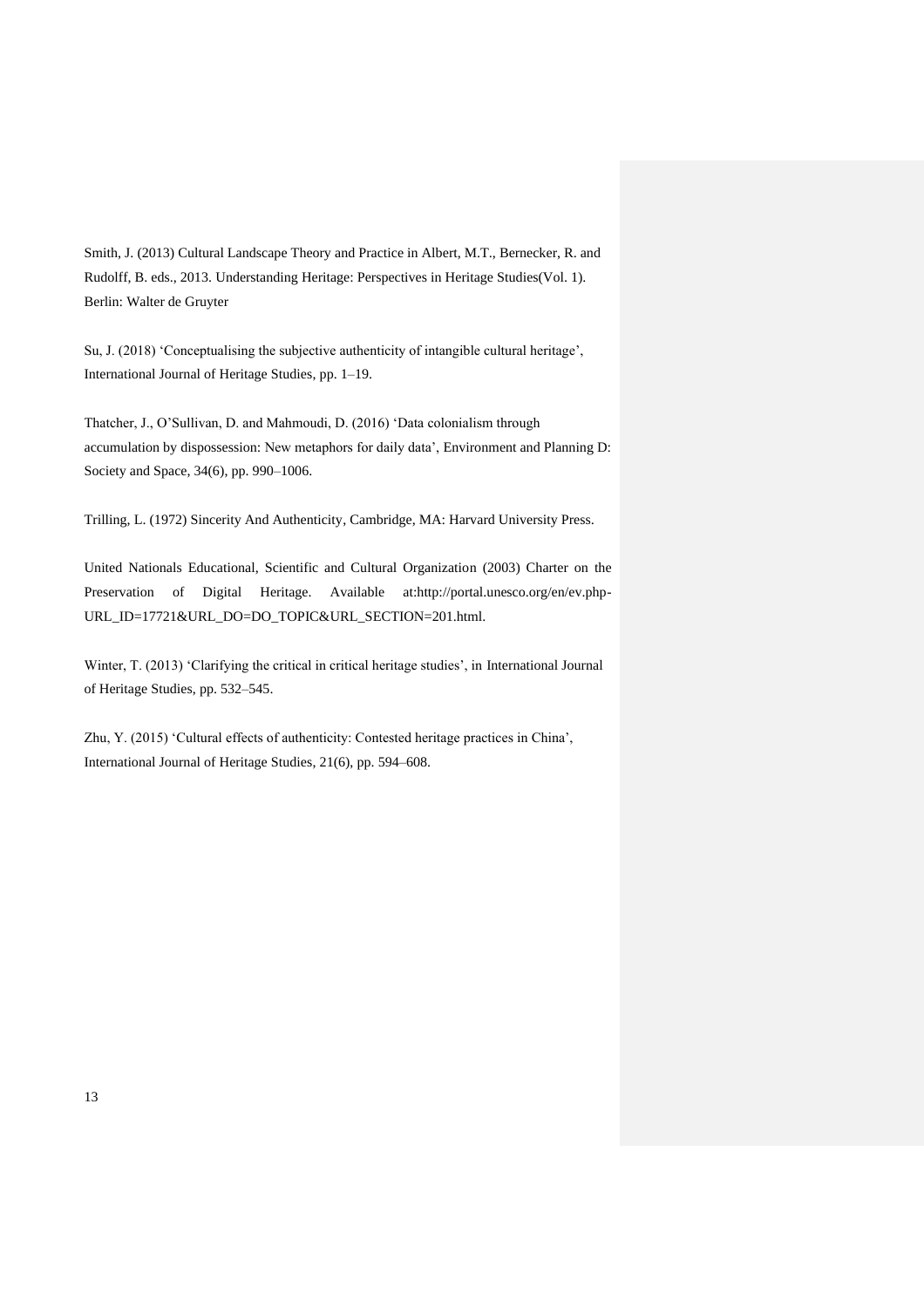Reviewer:

**Jingyu Peng** PhD Candidate School of Museum Studies University of Leicester

- 1. Is the subject matter of the article suitable for an interdisciplinary audience?: Yes, the article would appeal to those interested in materiality, digital heritage, authority and ethics.
- 2. Does the title reflect the subject matter of the article?: Yes, the title reflected the subject matter of the article.
- 3. Does the article make a contribution to the discussion in its field?: Yes.
- 4. Is the article clearly written?: Yes, the article is clearly written, easy to read and understand.
- 5. Is the article well structured?: Yes, the main discussion of the article is well structured and easy to follow. The introduction could be better, if a few sentences could be added to the last paragraph to tell the reader what to expect in each section.
- 6. Are the references relevant and satisfactory?: Yes, the references are relevant. The article used the Harvard (author-date) style, but both the in-text referencing and the full reference list are inaccurate. For example,
	- a. (Author, date) not (author date), add a comma.
	- b. in the fourth line of the last paragraph on page one, '(Jeffrey pp. 1)' should be '(Jeffrey, DATE, pp.1)'
	- c. All authors should be listed in the bibliography list, instead of 'Bachi, V. et al. (2014)'
	- d. In the list, the reference (book with a single author of instance) should include author's surname and initials, year of publication, title, edition (if it is not the first), place of publication and publisher.

The format is slightly different depends on the type of the source. Take one example from the reference list (which is a chapter in an edited book),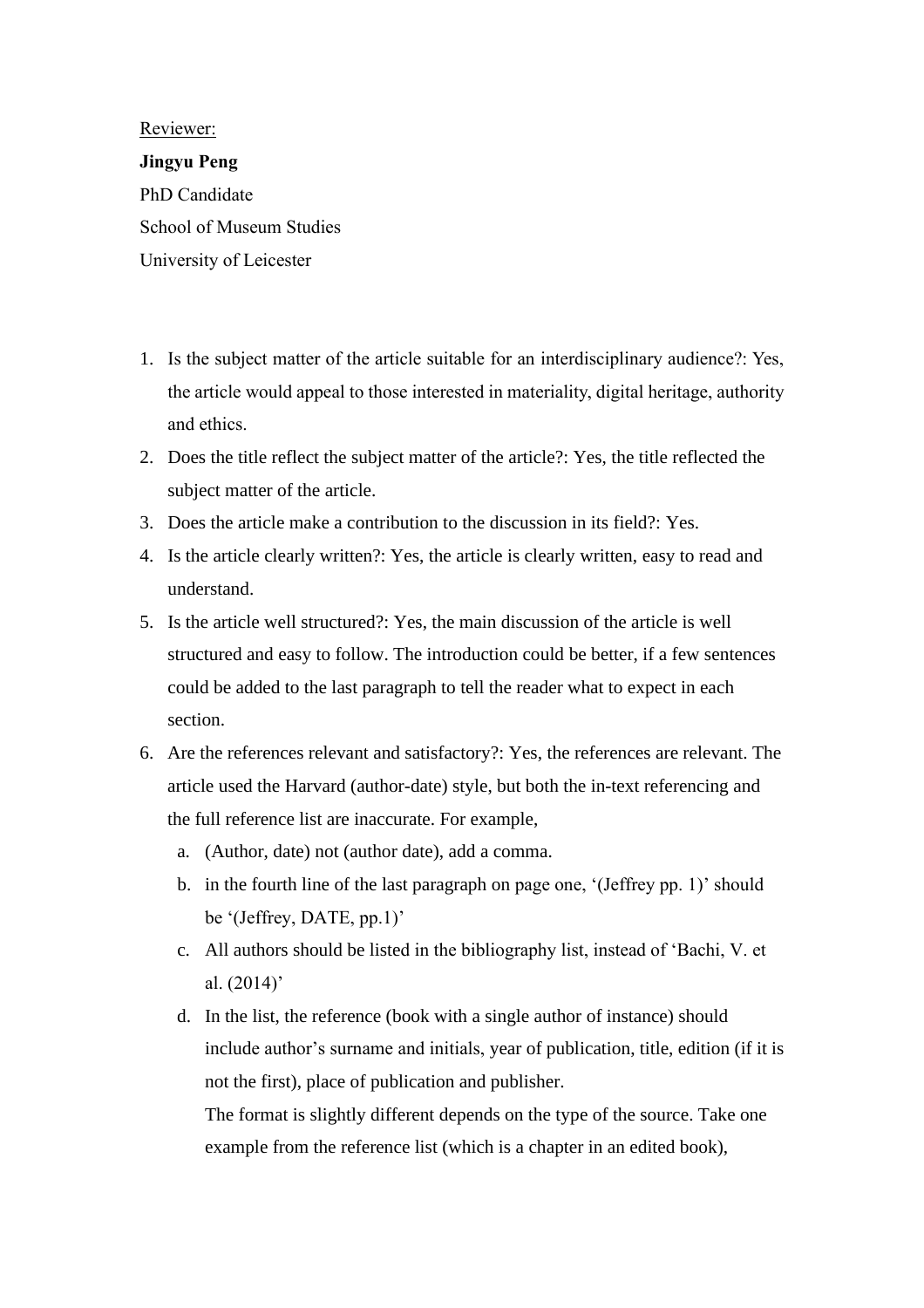Havemann, S. (2012) Intricacies and Potentials of Gathering Paradata in the 3D Modelling Workflow in Bentkowska-Kafel, A., Denard, D. Baker, D (2012) Paradata and Transparancey in Virtual Heritage. Ashgate: Farnham.

It should be:

Havemann, S. (2012) 'Intricacies and Potentials of Gathering Paradata in the 3D Modelling Workflow', in Bentkowska-Kafel, A., Denard, H. and Baker, D. (eds.) *Paradata and Transparency in Virtual Heritage*. Ashgate: Farnham, **pp. xx-xx**.

- 7. Do you feel the article appropriately uses figures, tables and appendices?: N/A
- 8. What is your recommendation?: Minor revision.

Reviewer's comments to the author (this will be made public on acceptance of the article):

This article sets out to explore a range of views of understanding the authenticity of digital replicas. The article discussed two common views in the academic debate around authenticity, the materialist view and the constructivist view; and explained each view with practical examples. In the end, the article drew a conclusion based on the discussion, it pointed out that an integrated approach is required and we should continually develop our understanding of digital replicas' authenticity.

The main area for improvement is the referencing, both the in-text referencing and the list should be checked, to make sure they are in the correct format. Please also address the typographical errors, including:

p.6: 'JeffREy' not 'Jeffery'

- p. 10 'YaRRow' not 'Yallow'
- p.12: 'TransparEncy', not 'Transparancey'
- p. 12: 'Denard, H.' not 'Denard, D.'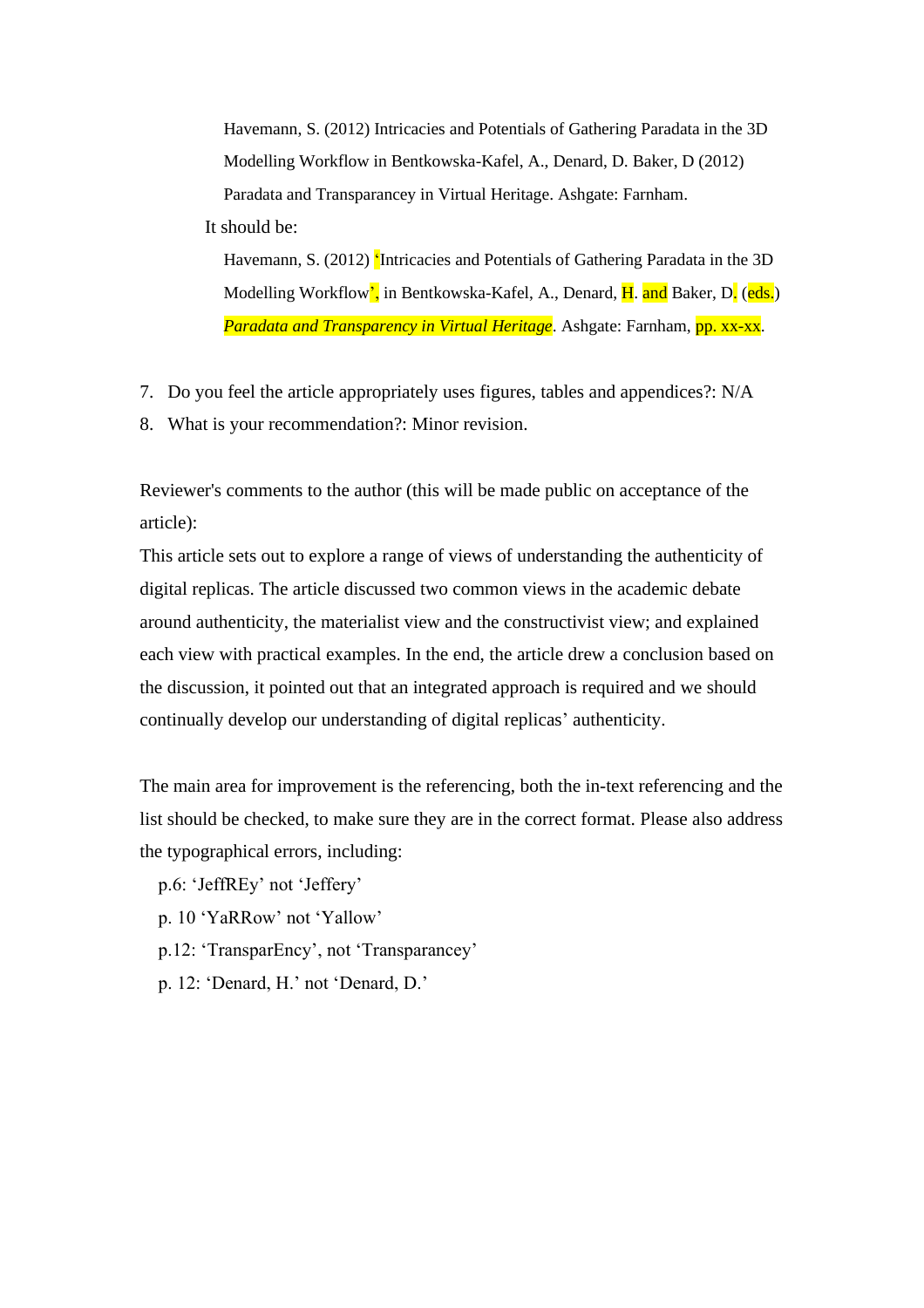Essay: 'Is that Authentic? Towards an Understanding of the Authenticity of Digital Replicas' by Daniel O' Callaghan for *St Anne's Academic Review*

# **Reviewer: Sydney Stewart Rose Recommendation of Reviewer: Accept with Minor Corrections Date: August 16, 2020**

This review recommends that "Is that Authentic? Towards an Understanding of the Authenticity of Digital Replicas" by Daniel O' Callaghan be accepted by *St Anne's Academic Review* with minor corrections.

Overall, this essay provides a detailed overview of both materialist and constructivist approaches to authenticity in heritage studies. I agree with the author's conclusion that the rise of digital heritage technologies necessitates critical re-evaluations of authenticity which require negotiating both materialist and constructivist approaches.

However, the strength of this writing could be greatly improved with a couple of minor additions:

- 1) The discussions of the histories of authenticity may benefit from a deeper reflection on some of the literature in this field:
	- a) This argument would benefit from a discussion of Baudrillard's 1981 *Simulacra and Simulation.* This is a crucial text for this field of study and is especially important as the author has discussed how the existence of an original may influence the construction of authenticity in a reproduction, especially in the given example of Malangan carvings. Generally, the role of the original materials which are being replicated feels left unexamined as there is minimal discussion of restitution or the very physical material Malangan materials in the second example. This Mobile Museum case is a good example to support the author's argument that a hybrid materialist-constructivist perspective illuminates previously obscured processes surrounding identity building and transmitting heritage values by considering heritage authenticity in digital spaces as fully constructivist, and beyond the migration espoused by Latour; however, the critical role of digital restitution in this specific Mobile Museum case study should further inform the author's conclusion, as it has not been fully examined here.